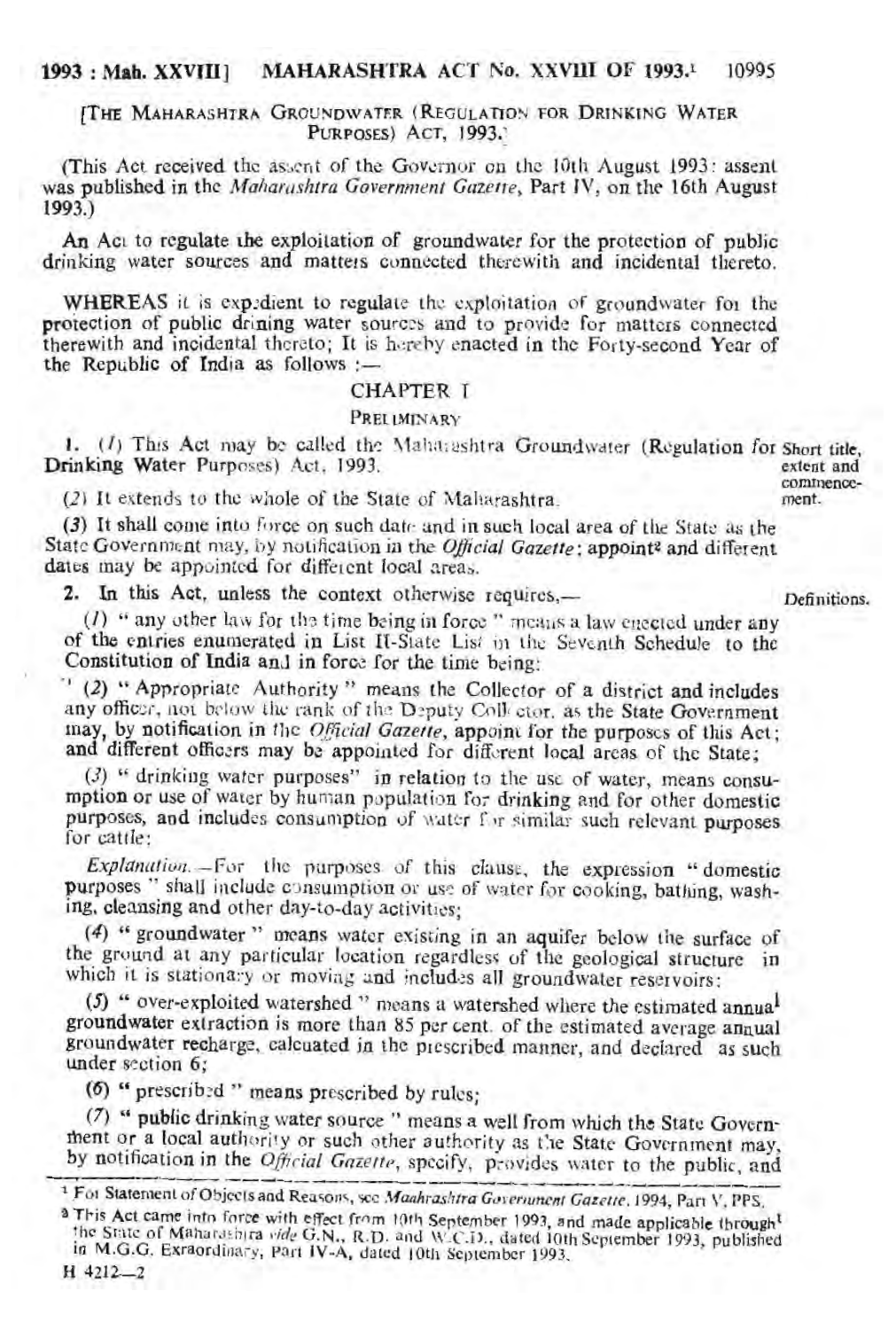includes such weir or any other drinking water source as may be notified by the Collector;

 $(8)$  " public water-supply system" means the structures relating to a public drinking water source, including conveying pipelines, storage reservoir, standposts, cistemns, hand pump, power pump and all other materials connected thereto, through which water is supplied for drinking water purpose;

(9) " rules" means the rules made under this Act;

(i0) " sink " with all its grammatical variations and cognate expressions, in relation to a well, includes any drilling, boring or digging of a new well or deepening carried out to an existing well;

*(J*1) "Technical Officer" means a Geologist in the office of thc Groundwater Survey and Development Agency not below the rank of an Assistant Geologist;

 $(12)$  " water scarcity area " means an area declared as such by the Collector of the district under section 4 ;

(13) " watershed" means an area confined within the topographic water divide line, as identified and notified by the Groundwater Survey and Development Agency from time to time, having regard to the purposes of this Act;

*(14)* " well" means a well sunk for the search for, or extraction of, groundwater and includes a dug well, bore-well, dug-cum-bore-well, tube-well and filter point.

## CHAPTER II

### PROTECTION MEASURES FOR PUBLIC DRINKING WATER SOURCES

Prontomon: 3. (1) Notwithstanding anything contained in the Maharashtra Land Revenue Mah.<br>of contained and any other law for the time being in force, and baying regard to the XLI struction of Code, 1966, or any other law for the time being in force, and having regard to the  $\sigma$ ruction of Godd; 1500, or any other have to the time being in torce; and having regard to the of

certain limits. drinking water purposes from the public drinking water source, no person shall sink any well for any purpose in the vicinity of a public drinking water source within a distance of five hundred meters of such source, if both are in the area of the same<br>watershed:

> Provided that the provisions of sub-section (1) shall not apply to the sinking of a well on behalf of the State Government or a local authurity for being used as a public drinking water source.

> $(2)$  Notwithstanding anything contained in sub-section  $(1)$ , if any person desires to sink a we/) for irrigation or drinking water purposes within a distance of five hundred metres of a dublic drinking water source, he shall do so only with the permission of the Appropriate Authority.

> (3) An application for permission under sub-section (2) shall be made to the Appropriate Authority in such form and accompanied by such fee as may be prescribed.

> (4) The Appropriate Authority; after receipt of an application under sub-section (3) may, on the advice of the Technical Officer, for reasons to be recorded in writing; grant permission for the sinking of a well for irrigation. or drinking water purpose if it is satisfied that such sinking shall not adverselYaffect the public diinking water source or refuse the permission applied for if granting of such permission shall so. adversely affect such source:

> Provided that if the Appropriate Authority fails to inform the applicant of his decision within one hundred twenty days from the date of receipt of the application, the permission applied for shall be deemed to have been granted, but such deemed permission shall always be subject to any conditions.prescribed in the rules.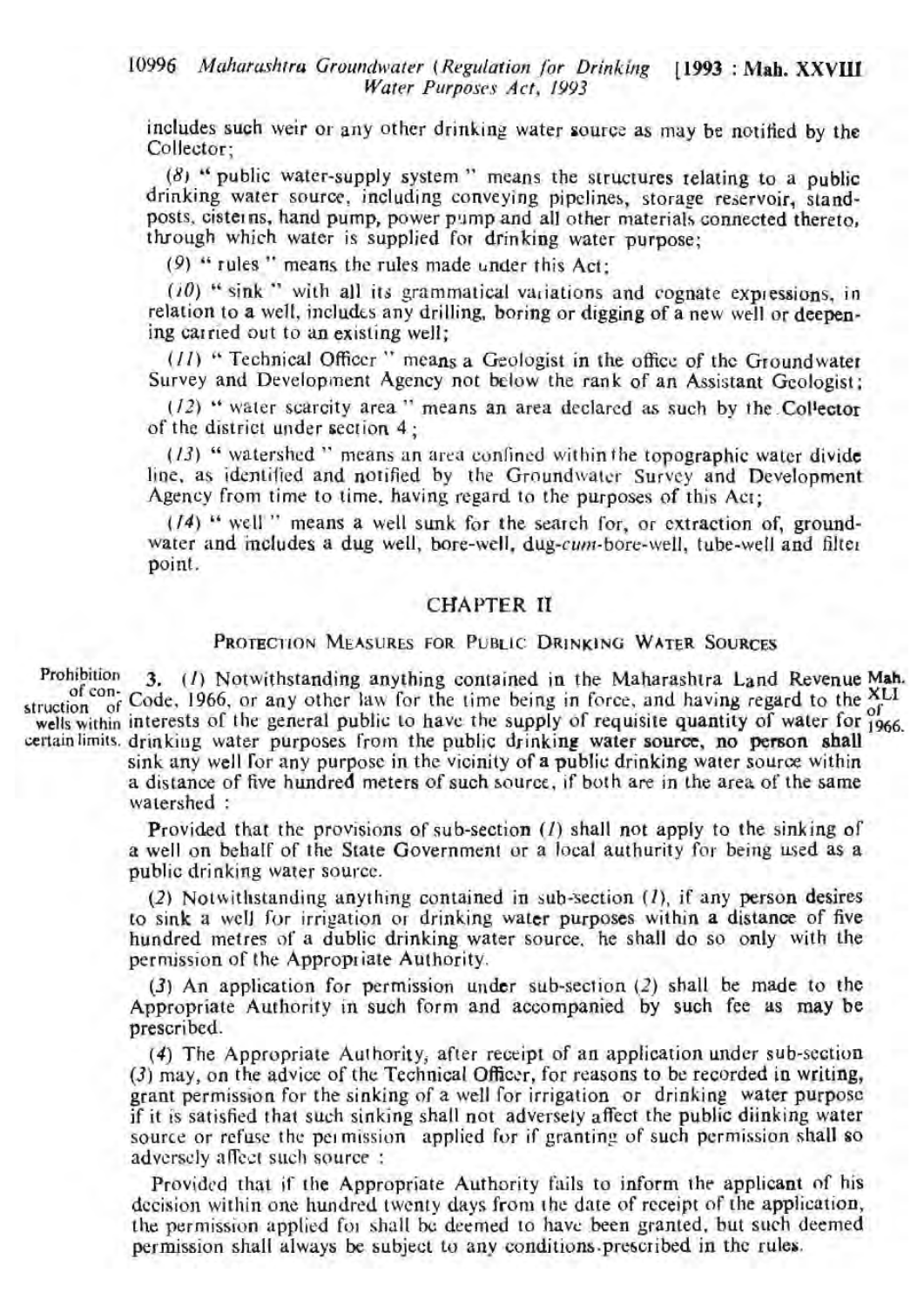### 1993: Mah.xxvm] *Maharashtra Groundwater (Regulation [or Drinking* 10997 *Water Purposes) Act,* 1993

 $(5)$  Every permission granted under this section shall be subject to-

*(a)* the condition that the Appropriate Authority may, for reawns to be recorded in writing, by order, prohibit, restrict or regulate from time to time the extraction of water from such well if in his opinion it is necessary to do so in the public interest:

*(b)* such other conditions and restrictions as may be prescribed.

4. If, at any time during the course of monsoon or thereafter, the Collector Declaration of the district, on the advice of the Technical Officer, having regard to the quantum of water and pattern of rainfall and any other relevant factor, is of the view that the public scarcity drugs areadrinking water sources in any area of the district are likely to be adversely affected, he may, by order, declare such area to be a water scarcity area for such period as may be specified in the order, but not exceeding one year at a time.

 $-5$ . (1) Upon declaration of any area as water scarrity area under section 4, Regulation the Approptiate Authority may, for the duration of the watel scarcity period, by of extraction order, regulate the extraction of water from any well in such area by restricting or of water prohibiting such extraction for any purpose other than for drinking water purpose in water where such well is within a distance of one kilometre of the public dringking water scarcity area. source:

Provided that, for the purpose of such regulation under this section,-

(a) the area within one kilometre from the public dringking water source shall be divided into zones as may be advised by the Technical Officer and the priorities referred to in clauses (b) and  $(c)$  shall as far as the situation and location may demand relate from the nearest to the farthest zone;

*(b)* the weH,not being the well the water from which is used for the standing irrigated crops, which is nearer the public drinking water source shall be considered as the first priority;

*(c)* the well water from which is being used for the standing irrigated crop shall as far as may be practicable taken last in the priority.

(2) The order imposing such restriction or prohibition under sub-section  $(I)$ shall be served or caused to be served personaly by delivering or tendering the same to the owner of the well atleast fifteen days before the commencement of the order of restriction or prohibition, as the case may be. Whert the owner cannot be found, an authentic copy of the notice may be served on any adult member of the femily. In the case of an order affecting a corporation or a firm, it shall be served in the manner for the service of a summons in rule 2 of Order  $XXIX$  or rule 3 of

 $V$  of Order XXX as the case-may be, in the First Schedule to the Code of Civil Procedure, 1908.1908.

6. The Appropriate Authority may, on the advice of the Technical Officer, Declaration of overdeclare a watershed as over-exploited watershed. exploited

watershed.

Mah. 7. (1) Notwithstanding anything contained in the Maharashtra Land Revenue Prohibition XLI Code, 1966, or any other law for the time being in force, and having regard to the of sinking of prime need of water for drinking water purposes of the human beings and in the of wells in<br>1966. interests of the general public to have the supply of requisite quantity of water for ted

drinking water purposes from the public drinking water source in the over-exploited watershed. watershed, no person shall, without the permission of the Appropriate Authority, sink well within the area of an over-exploited watershed:

H *4212-2a*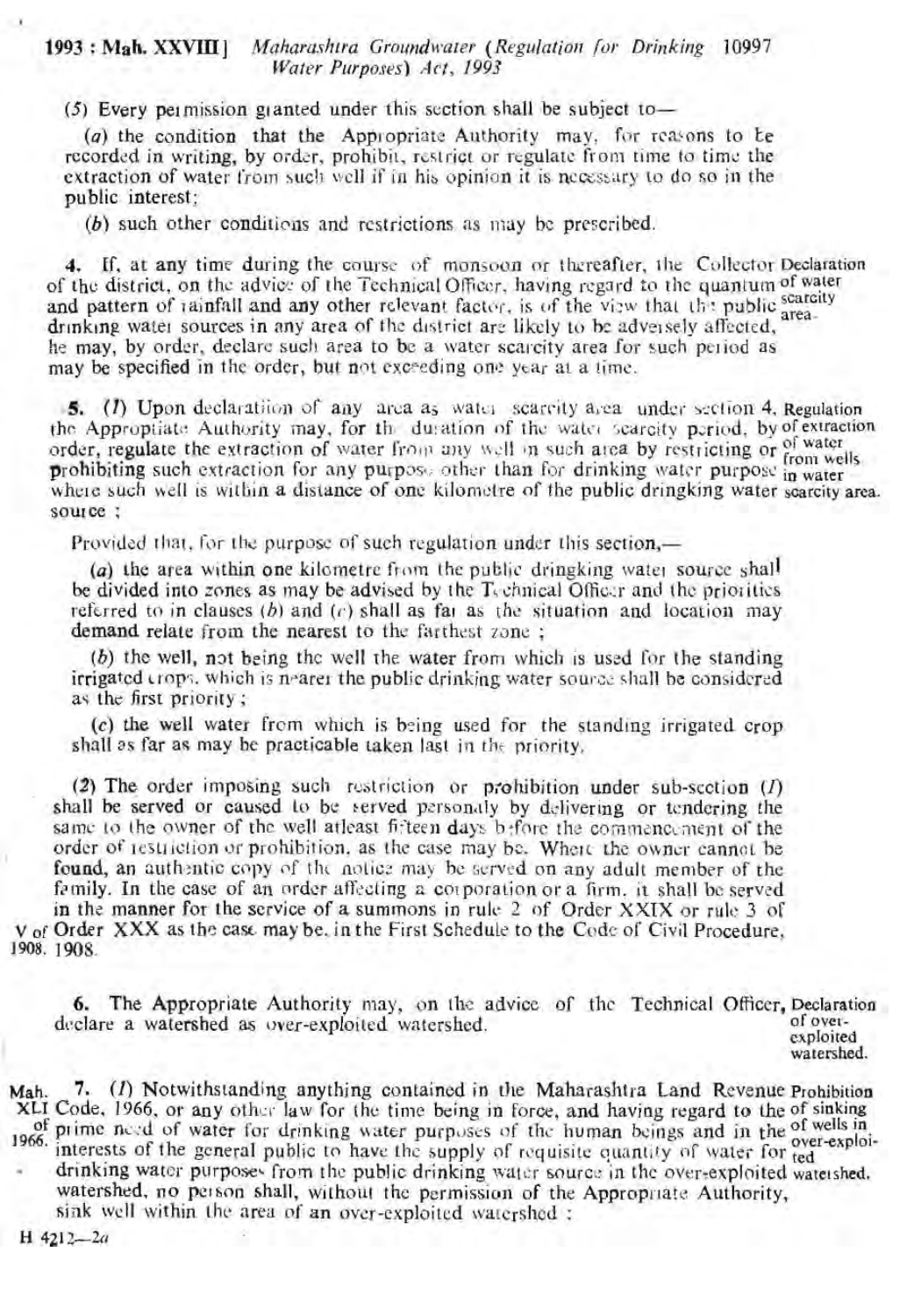# <sup>10998</sup> *Maharashtra Groundwater (Regulation jor Drinking* [1993: Mah. XXVID *Water Purposes) Act,* -1993

Provided that, the provisions of sub-section (1) shall not apply to the sinking of a well on behalf of the State Government or a local authority for being med as a public drinking water Source,

(2) An application for permission under sub-section (1) shall be made to the Appropriate Authority in such form and accompanied by such fee as may be prescribed.

(3) Every permission granted under this section shall be subject to-

(a) the condition that the Appropriate Authority may, for reasons to be recorded in writing, by order prohibit, restrict or regulate the extraction of water from such well for such period as may be specified in such order, if, in his opinion, it is necessary to do so in the public interest:

*(b)* such other conditions and restrictions as may be prescribed,

Prohibition 8. If, on the advice of the Technical Officer, any existing well in the area of an of extraction of the duvice of the technical Officer, any existing well in the area of an<br>of water over-exploited watershed is found to be adversely affecting any public drinking water<br>from an source, the Appropriate Autho existing well law for the time being in force and having regard to the quantum and pattern of rainfall for certain and any other relevant factor, after giving its owner a reasonable opportunity of being period, heard, by an order, prohibit the extraction of wate: from such well during the  $6$  months pariod from the 1st February to 31st July every year.

Closing 9. No, withstanding anything contained in any law for the time being in force,<br>isting well, including this Act, the Appropriate Authority, on the advice of the Technical Officer existing well, including this Act, the Appropriate Authority, on the advice of the Technical Officer that any existing well in the area of an over-exploited watershed is found to adversely afiecting any public drinking water source and if such source cannot be adequately protected by action under section 8, may, after giving its owner a reasonable opportunityof being heard, by an order require him to stop the extraction of warei from, and close or seal oft', such well forthwith either temporarily or permanently, having regard to the extent to which it so adversely aftects,

Power of 10. Whenever it is necessary to make an inquiry or examination in connection with entry upon the protection of a public drinking water source or with the maintenance of a public any land for the protection of a pub ic drinking water source or with the maintenance of a publi obtaining water-supply system the Appropriate Authority or any officer duly authorised by it in information, this behalf may, after giving prior notice to the owner or coccupier of any land-

*(a)* enter upon such land as he may think necessary for the said purpose;

*(b)* undertake surveys or take levels thereon,

*(c)* conduct pumping tests and geophysical surveys;

*(d)* install and maintain water level recorder and water guages on the well; and

*(e)* do all such other things as may be anecessary for the prosecution of such inquiry and examination,

Power to  $11.$  (1) Wherever it appears to the Appropriate Authority that any well has been stop contra-sunk or is being sunk in contravention of the provisions of section 3 or 7 or water has Lyention of been extracted or i, being extracted in contravention of section 5, 8 or 9, the Appro-<br>visions of priate Authority or an officer duly authorised by it in this behalf may enter upon that sections 3, 5, land, remove obstruction, if any, close the pumping of the water, disconnect power 7,8, or 9, supply, seize any material or equipment used in connection with such extraction of

water and take any such action, as may be required, to stop such contravention, and may, by order, require the owner or the person in p issession of the well to close or seal off the well at his expenses and in such manner as the Appropriate Authority may specify in such order and such owner or person shall comply with such order.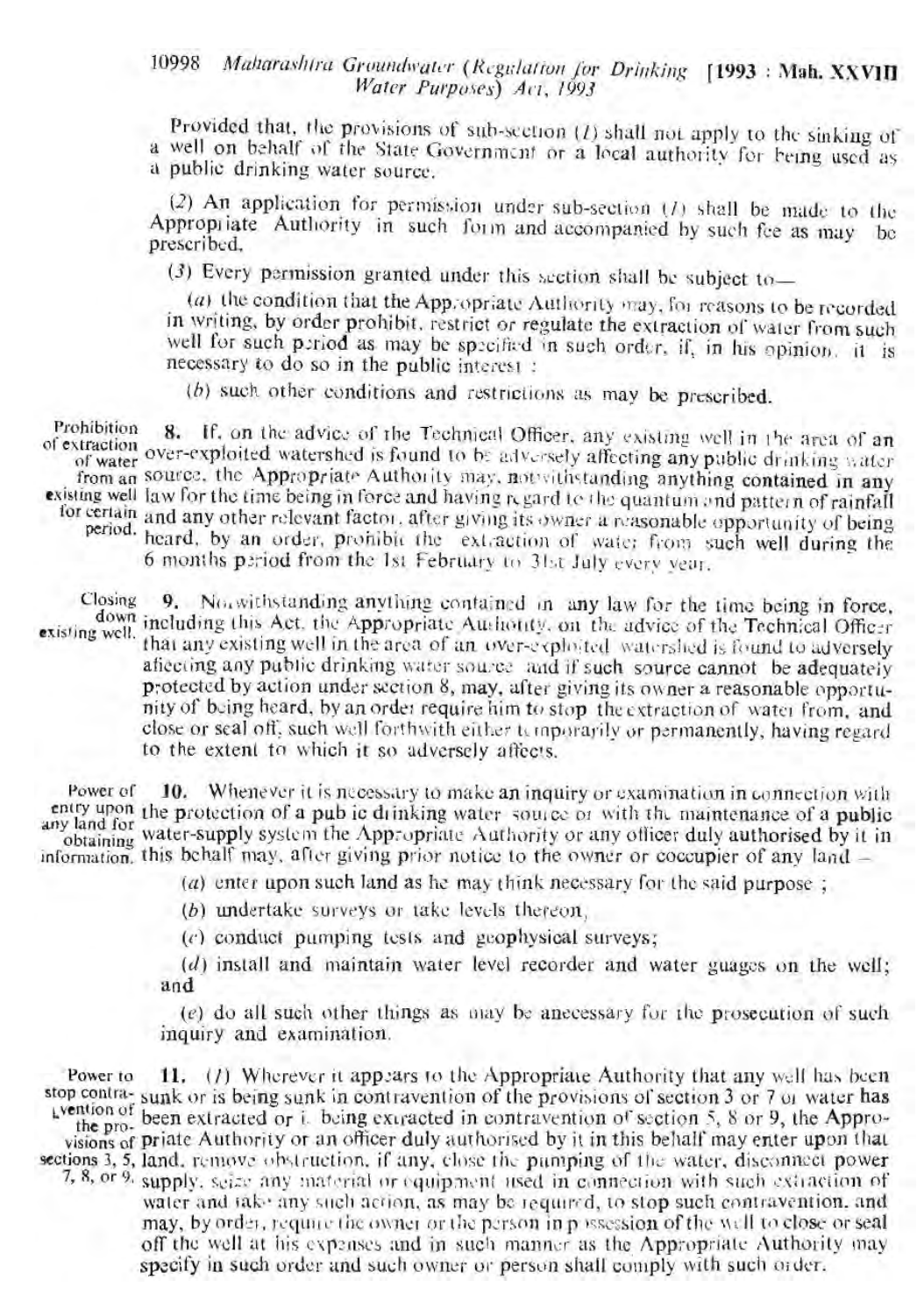### 1993 : Mah XXVIII] Maharashtra Groundwater (Regulation for Drinking 10999 *Waler Purposes) Act,* 1993

(2) Where such owner or person fails to comply with any order made under sub-section  $(I)$ , the Appropriate Authority may, after giving such owner or person duc notice in that behalf, enter upon the land and closc or seal off the well and the cost incurred therefor shall be recoverable from such owner or person as an arrear of land revenue.

12. Where an order of permanently closing down or sealing off the well is made Payment of under section 9, the Appropriate Authority may, on making such enquiry and Compensarequiring the owner to produce such evidence as it may deem necessary, make an tion. order for payment of compensation which shall not be less than the market value of 1 of the well and structures thereon and the provisions of the Land Acquisition Act, 1894. with regard to the determination of comp. nsation of the well shall apply in determining the market value of the wel] under this section as they apply to the weIl acquired under that Act:

Provided that, where an order under section 9 relates to temporarily closing down 01 sealing off a we!], water from which is used for the irrigated crops standing at <the time of making such an order, the compensation for such crops shall also be payable under this section:

Provided further 'that, where by virtue of an order made under section 9 any well which is permanently closed or sealed off is for any reason whatsoever, allowed to be opened for extracting water therefrom, any subsequent order made for permanently closing down of scaling off such well again shall not entitle the owner thereof to claim compensation for such well again.

13. Subject to the provisions of section 12, no p, rson shall be entitled to claim Bar to claim any damages or compensation from the State Government for any loss sustained Compensaby him as a result of any order passed under clause  $(a)$  of sub-section  $(s)$  of section tion. 3,.or under set tions 8 or 1f or by virtue of any action taken under this Act.

# CHAPTER IJl

#### **MISCELLANEOUS**

]4. (1) Any person aggrieved by any order, made by the Appropriate Authority Appeals. under any of the provisions of thi; Act may, within a period of thirty days from the date of receipt of the order by him, appea] to the CoJlector, if the order is made by any officer other than the Collector, and to the Commissioner, if the older is made by the Collector. On receipt of such appeal the Appe ate Authority shall, after giving a reasonable opportunity to the appellant of being heard and permitted to lead evidence pass such order as it may think fit. Every order made by the Appellate Authority in such appeal shall be final and shall not be caJled in question in any Court.

*Explanation*-For the purposes of this sub-section, the expression "person aggrieved" includes a local authority, the Maharashtra Water Supply and Sewerage Board, the Groundwater Survey and Development Agency and any other agency or authority entrusted with the responsibility of supplying drinking water to the public.

(2) Before giving any decision in such appeal, the Appellate Authority shall obtain the opinion of the Senior Geologist and shall take the same also in consideration.

(3) The Senior Geologif t shall forward his opinion to the Appellate Authority within two months from the date of receipt by him of a reference in that behalf.

~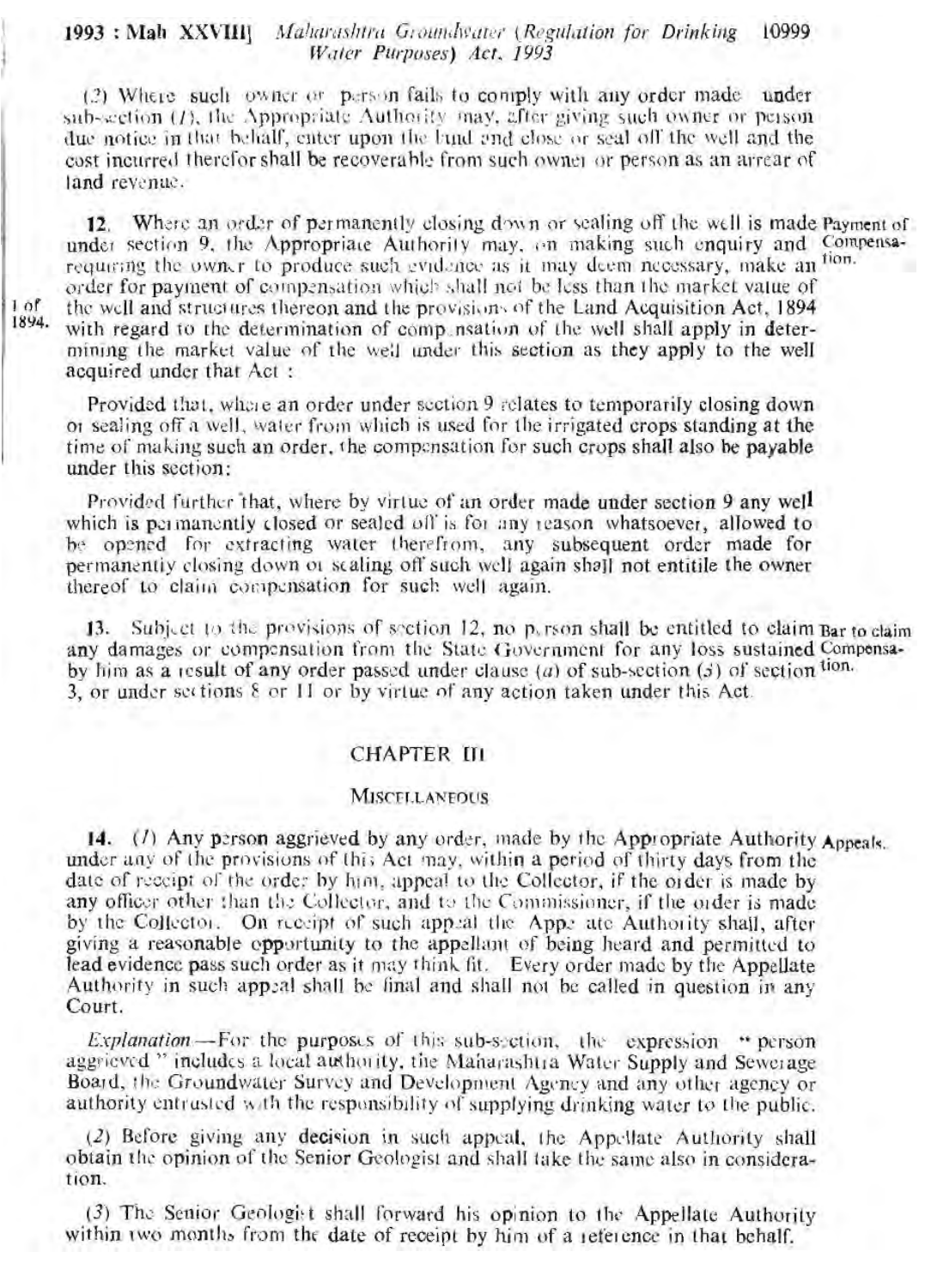## 11000 Maharashtra Groundwater (Regulation for Drinking [1993 : Mah. XXVII] *Water Purpose) Act.* 1993 .

(4) Save as otherwise provided in sub-section (1), every order made and every direction issued under this Act shall be final and shall not be called in question in any Court.

Protection 15. (*1*) No suit, prosecution or other legal proceeding shall tie against any public of action servant or person appointed or auth vised under this Act in respect of anything which taken in servant or person appointed or authorised under this Act in respect of anything which good faith. <sup>18</sup> in good faith done or intended to be done under this Act or in pursuance of any<br>order made or direction issued under this Act.

> (2) No suit or other legal proceeding shall lie against the State Government or any officer of the State Government for any damage caused or likely to be caused by anything, which is in good faith done or intended to be done under this Act or in pursuance of any order made or direction issued under this Act.

Penalty. 16. (1) Whoever contravenes any of the provisions of this Act or obstructs any person in the discharge of his duties under this Act or contravenes any order or violates any rule made under this Act shall, on conviction, be punished with imprisonment which shall not be less than on.: month but may extend to six months or  $\cdot$ with fine which shall not be less than one thousand rupees but may extend to five thousand rupees or with both.

(2) Whoever, without proper authority, damages, alters or obstructs any part of a public water-supply system shall, on conviction, be punished w.th imprisonment which shall not be less than two months but may extend to one year or with fine which shall not be less than two thousand rupees but may extend to five thousand rupees or with both.

 $(3)$  In the case of a continuing offence, the offender shall be punished with an additional fine which may extend to rupees hundred for every day during which such offence continues after the conviction.

Service of  $\left( 17. \right)$  (1) Subject to the rules, if any, made in this behalf, every notice or order notice. issued under this Act may be served either by tendering or delivering a copy thereof, or by post to the person on whom it is to be served, or his authorised agent or, if service in the manner aforesaid cannot be made, by affixing a copy thereof at his last known place of residence or at such place of public resort in the village in which the land or well to which the notice or order relates is situated.

> (2) No such notice shall be deemed void on account of any error in the name of designation of any person or in the description of any land or well, referred to therein, unless such error has produced substantial injustice.

Over-riding 18. The provisions of this Act and the order issued of made thereunder shall effet of Act. have effect notwithstanding anything to the contrary contained in any other law for the time being in force.

Power to 19. (1) The State Government may, by notification in the *Official Gazette* and make rules. subject to the condition of previous publication, make rules for carrying out the purposes of this Act. Such rules may provide for charging fees for any of the purposes of this Act.

> (2) Every rule made under this Act shall be laid, as soon as may be after it is made, before each House of the State Legislature while it is in session, for a total period of thirty days, which may be comprised in one session or in two successive sessions, and if, before the expiry of the session in which it is so laid or the session immediately following, both Houses agree in making any modificatic, in the rule, or both Houses agree that the rule should not be made, and notify such decision in the *Official*